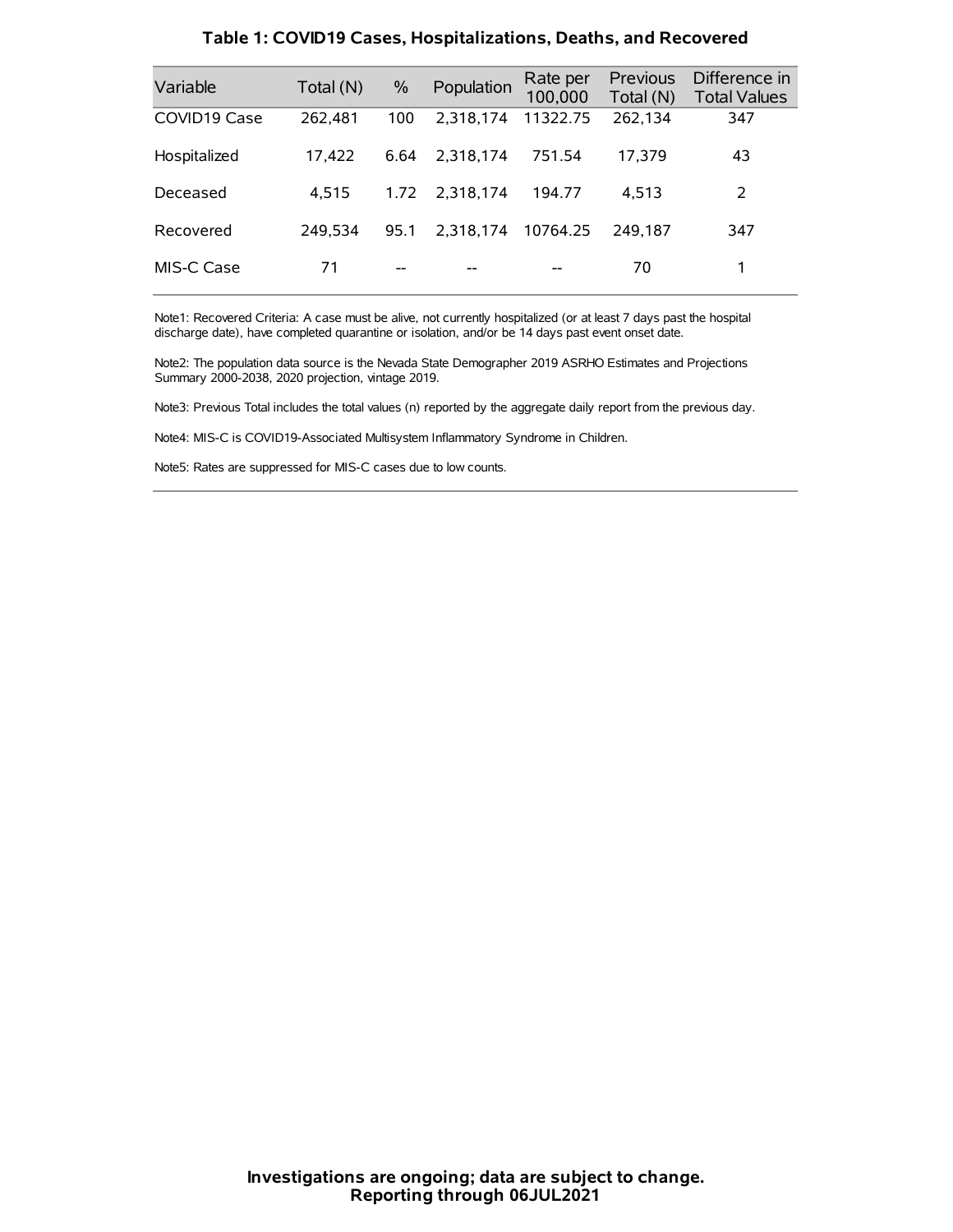## **Table 2: COVID19 Cases**

| Variable                     | Outcome                           | $\mathsf{N}$ | $\%$ | Population | Rate per<br>100,000 |
|------------------------------|-----------------------------------|--------------|------|------------|---------------------|
| Age Categories               | Aged 4 or less                    | 5427         | 2.07 | 149,165    | 3638.3              |
|                              | Aged 5 to 17                      | 25388        | 9.67 | 406,595    | 6244.1              |
|                              | Aged 18 to 24                     | 32823        | 12.5 | 216,762    | 15142               |
|                              | Aged 25 to 49                     | 120361       | 45.9 | 803,732    | 14975               |
|                              | Aged 50 to 64                     | 50585        | 19.3 | 423,461    | 11946               |
|                              | Aged 64+                          | 27804        | 10.6 | 318,459    | 8730.8              |
|                              | Unknown                           | 93           | 0.04 |            |                     |
| <b>Birth Sex</b>             | Female                            | 134272       | 51.2 | 1,160,285  | 11572               |
|                              | Male                              | 125963       | 48.0 | 1,157,889  | 10879               |
|                              | Unknown                           | 2246         | 0.86 |            |                     |
| Race/Ethnicity               | Hispanic                          | 85082        | 32.4 | 763,053    | 11150               |
|                              | White                             | 66234        | 25.2 | 1,006,929  | 6577.8              |
|                              | <b>Black</b>                      | 20654        | 7.87 | 262,671    | 7863.1              |
|                              | Asian or Pacific Islander         | 19877        | 7.57 | 270,209    | 7356.1              |
|                              | American Indian, Eskimo, or Aleut | 396          | 0.15 | 15,311     | 2586.3              |
|                              | Other                             | 18409        | 7.01 |            |                     |
|                              | Unknown                           | 51829        | 19.7 |            |                     |
| Underlying Medical Condition | Yes                               | 52002        | 19.8 |            |                     |
|                              | No/Unknown                        | 210479       | 80.2 |            |                     |

Note1: Breakdown of Race is exlusively non-Hispanic.

Note2: Underlying Medical Condition is any identified health condition.

Note3: The population data source is the Nevada State Demographer 2019 ASRHO Estimates and Projections Summary 2000-2038, 2020 projection, vintage 2019.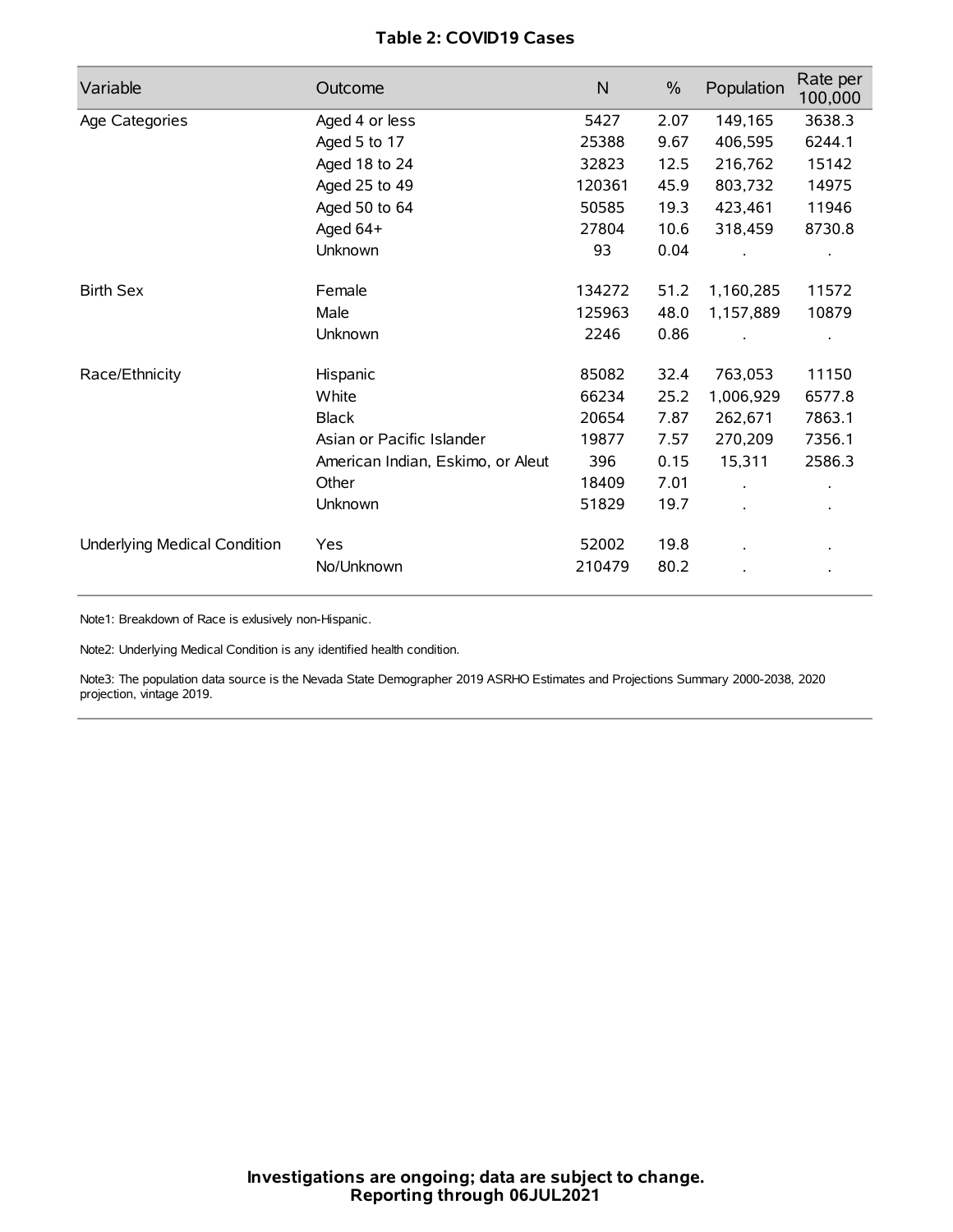| Variable         | Outcome                           | $\mathsf{N}$ | $\%$ | Population | Rate per<br>100,000 |
|------------------|-----------------------------------|--------------|------|------------|---------------------|
| Age Categories   | Aged 4 or less                    | 118          | 0.7  | 149,165    | 79.11               |
|                  | Aged 5 to 17                      | 201          | 1.2  | 406,595    | 49.43               |
|                  | Aged 18 to 24                     | 377          | 2.2  | 216,762    | 173.92              |
|                  | Aged 25 to 49                     | 4147         | 23.8 | 803,732    | 515.97              |
|                  | Aged 50 to 64                     | 4876         | 28.0 | 423,461    | 1151.5              |
|                  | Aged 64+                          | 7701         | 44.2 | 318,459    | 2418.2              |
|                  | Unknown                           | 2            | 0.0  |            | --                  |
| <b>Birth Sex</b> | Female                            | 7694         | 44.2 | 1,160,285  | 663.11              |
|                  | Male                              | 9700         | 55.7 | 1,157,889  | 837.73              |
|                  | Unknown                           | 28           | 0.2  |            |                     |
| Race/Ethnicity   | Hispanic                          | 5181         | 29.7 | 763,053    | 678.98              |
|                  | White                             | 6113         | 35.1 | 1,006,929  | 607.09              |
|                  | <b>Black</b>                      | 2295         | 13.2 | 262,671    | 873.72              |
|                  | Asian or Pacific Islander         | 1942         | 11.1 | 270,209    | 718.70              |
|                  | American Indian, Eskimo, or Aleut | 32           | 0.2  | 15,311     | 208.99              |
|                  | Other                             | 668          | 3.8  |            |                     |
|                  | Unknown                           | 1191         | 6.8  |            |                     |

## **Table 3: COVID19 Hospitalizations - General Characteristics**

Note1: Breakdown of Race is exlusively non-Hispanic.

Note2: The population data source is the Nevada State Demographer 2019 ASRHO Estimates and Projections Summary 2000-2038, 2020 projection, vintage 2019.

Note3: Rates for categories with fewer than 12 cases are suppressed due to high relative standard error.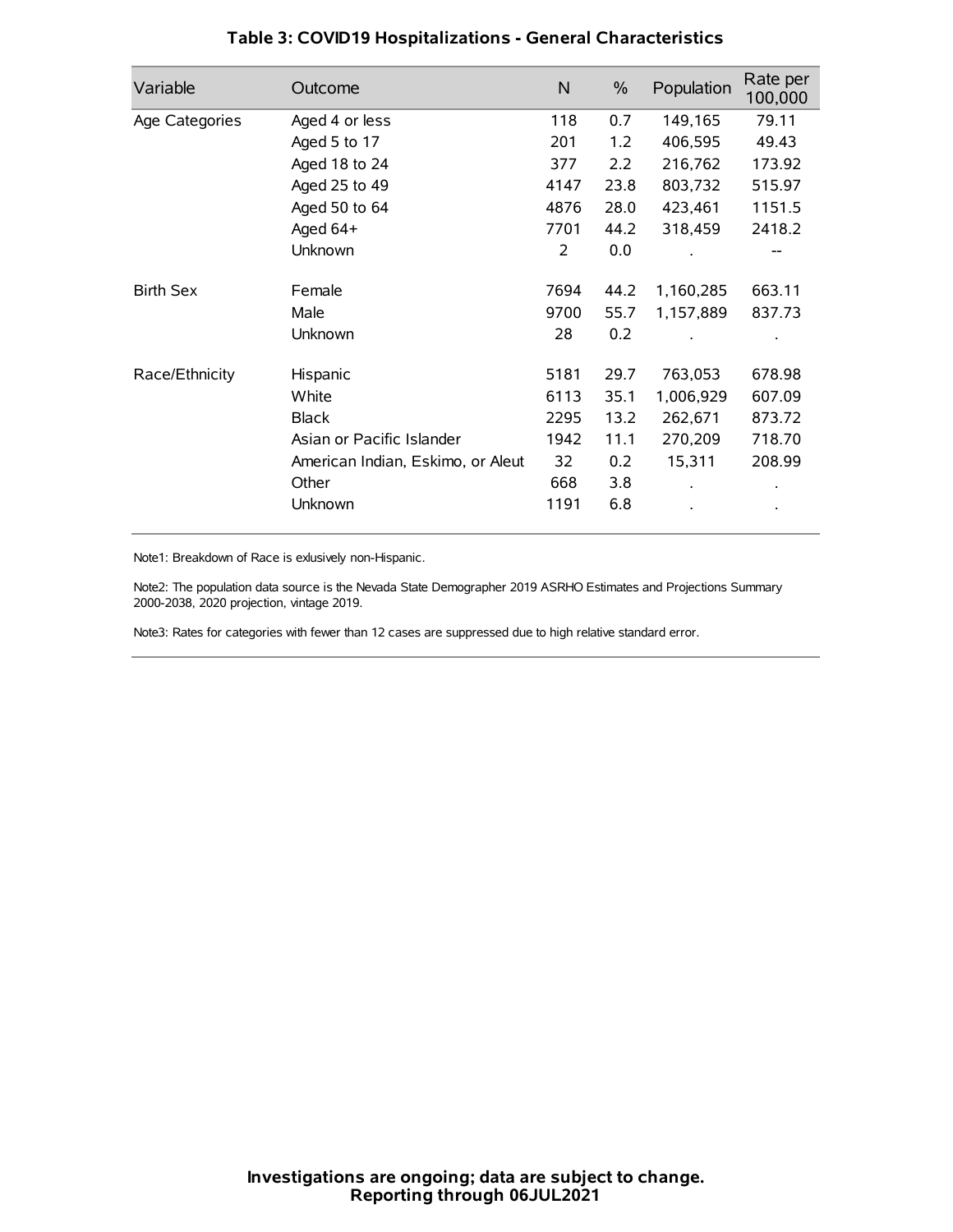| Variable                            | Outcome   | N     | $\%$ |
|-------------------------------------|-----------|-------|------|
| Deceased                            | Yes       | 3827  | 22.0 |
|                                     | No        | 13595 | 78.0 |
| ICU                                 | Yes       | 4509  | 25.9 |
|                                     | <b>No</b> | 12913 | 74.1 |
| Intubated                           | Yes       | 2182  | 12.5 |
|                                     | No        | 15240 | 87.5 |
| <b>Underlying Medical Condition</b> | Yes       | 11160 | 64.1 |
|                                     | No        | 6262  | 35.9 |
| Hypertension                        | Yes       | 6491  | N/A  |
| Immunocompromised                   | Yes       | 381   | N/A  |
| Chronic Heart Disease               | Yes       | 2253  | N/A  |
| Chronic Liver Disease               | Yes       | 230   | N/A  |
| Chronic Kidney Disease              | Yes       | 1555  | N/A  |
| <b>Diabetes</b>                     | Yes       | 4907  | N/A  |
| Neurologic/Neurodevelopmental       | Yes       | 795   | N/A  |
| Chronic Lung Disease                | Yes       | 2706  | N/A  |
| <b>Historically Healthy</b>         | Yes       | 3274  | N/A  |
| Other                               | Yes       | 4560  | N/A  |

# **Table 4: COVID19 Hospitalizations - Morbidity**

Note1: Underlying Medical Condition is any identified health condition.

Note2: The breakdown of health conditions are not mutually exlusive (i.e., a person can have more than one risk factor).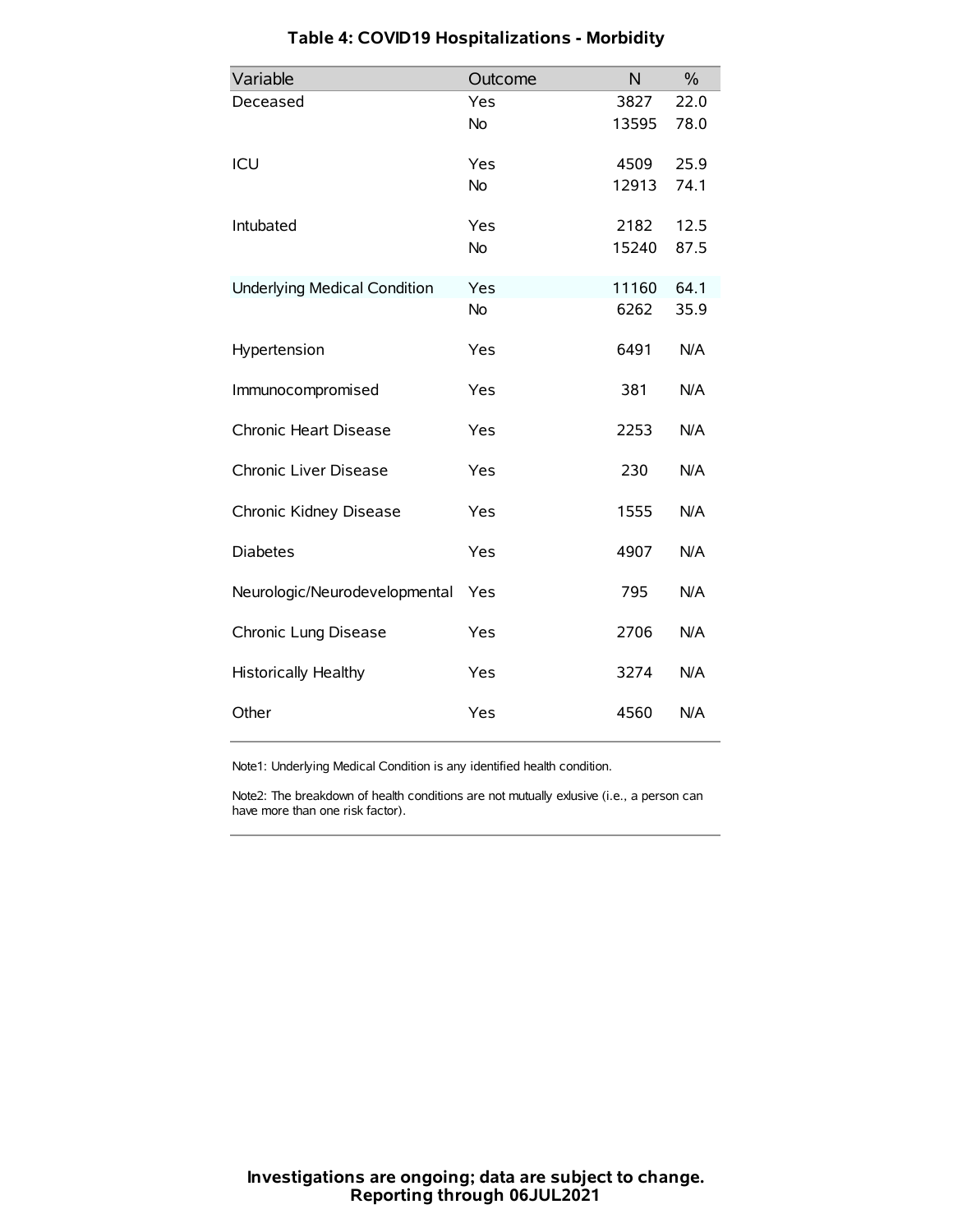| Variable         | Outcome                           | $\mathsf{N}$ | $\%$ | Population           | Rate per<br>100,000 |
|------------------|-----------------------------------|--------------|------|----------------------|---------------------|
| Age Categories   | Aged 5 to 17                      | 4            | 0.1  | 406,595              | --                  |
|                  | Aged 18 to 24                     | 10           | 0.2  | 216,762              |                     |
|                  | Aged 25 to 49                     | 318          | 7.0  | 803,732              | 39.57               |
|                  | Aged 50 to 64                     | 907          | 20.1 | 423,461              | 214.19              |
|                  | Aged 64+                          | 3276         | 72.6 | 318,459              | 1028.7              |
| <b>Birth Sex</b> | Female                            | 1704         | 37.7 | 1,160,285            | 146.86              |
|                  | Male                              | 2803         | 62.1 | 1,157,889            | 242.08              |
|                  | Unknown                           | 8            | 0.2  |                      |                     |
| Race/Ethnicity   | Hispanic                          | 1224         | 27.1 | 763,053              | 160.41              |
|                  | White                             | 2043         | 45.2 | 1,006,929            | 202.89              |
|                  | <b>Black</b>                      | 542          | 12.0 | 262,671              | 206.34              |
|                  | Asian or Pacific Islander         | 625          | 13.8 | 270,209              | 231.30              |
|                  | American Indian, Eskimo, or Aleut | 11           | 0.2  | 15,311               |                     |
|                  | Other                             | 46           | 1.0  | $\ddot{\phantom{0}}$ | $\bullet$           |
|                  | Unknown                           | 24           | 0.5  |                      |                     |

### **Table 5: COVID19 Deaths - General Characteristics**

Note1: Breakdown of Race is exlusively non-Hispanic.

Note2: The population data source is the Nevada State Demographer 2019 ASRHO Estimates and Projections Summary 2000-2038, 2020 projection, vintage 2019.

Note3: Rates for categories with fewer than 12 cases are suppressed due to high relative standard error.